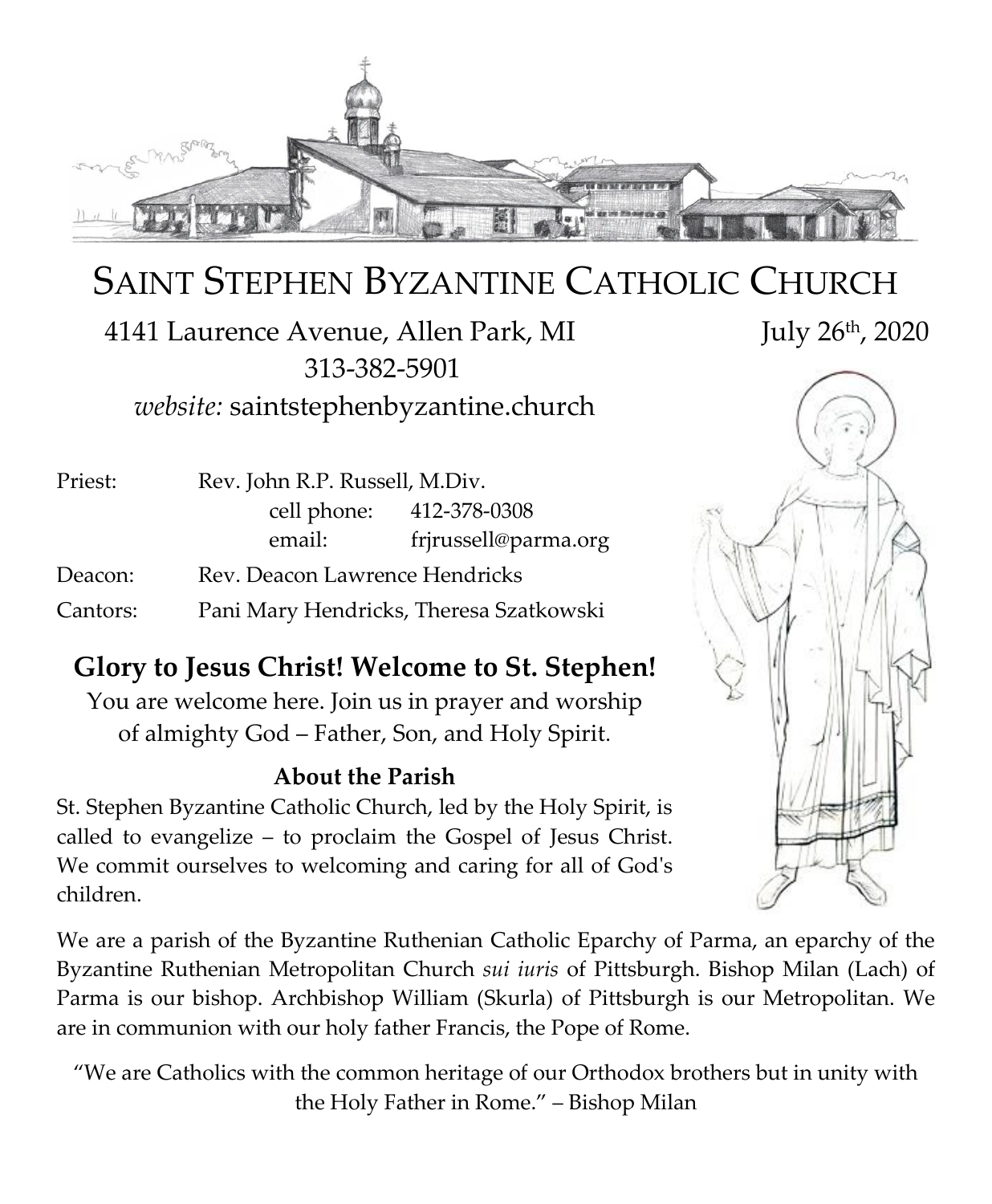## LITURGICAL SERVICE TIMES

Sunday & Saturday morning at 10:00am Wednesday & Friday evening at 7:00pm

### Sunday, July 26, 2020

EIGHTH SUNDAY AFTER PENTECOST. Tone 7

The Holy Priest-Martyr Hermolaus and his Companions (304).

The Holy Venerable Martyr Paraskeva (2nd Century).

Our Venerable Father Moses the Carpathian of the Monastery of the Caves.

*8th Resurrectional Matins Gospel:* John 20:11-18.

1 Corinthians 1:10-18. Matthew 14:14-22.

#### **8:00am Matins**

*9:45am Third Hour – Reader Service*

**10:00am Divine Liturgy** *- for the people of the parish* Reader: Debra Grega

 *intention of Br. Tadey Kherovych, from Melinda Dewitt (7-20) intention of Andrew Gazdecki, from Judith Ng (7-22) +Noah Semak, from Jane Semak (7-22) +Glenna Semak, from Jane Semak (7-24) +Michael & +Nancy Skupuru, from Reader Kyprian Wojciechowski (7-25)*

### **12:00pm Great Vespers**

## Monday, July 27, 2020

The Holy Great-Martyr and Healer Panteleimon (304). Our Holy Father Clement, the Wonder-worker, Archbishop of Ohrid (916).  *Vespers:* Isaiah 43:9-13 • Wisdom 3:1-9 • Wisdom 5:15-6:3. *Matins Gospel:* Luke 21:12-19.

*for Panteleimon:* 2 Timothy 2:1-10. John 15:17-16:2.

*(for the day: 1 Corinthians 11:31-12:6. Matthew 18:1-11).* 

## Tuesday, July 28, 2020

The Holy Apostles and Deacons Prochorus, Nicanor, Timon, and Parmenas.

Our Blessed Mother Alphonsa Muttathupadathu of Kerala.

1 Corinthians 12:12-26. Matthew 18:18-22; 19:1-2, 13-15.

#### **9:30am First & Third Hour**

**6:30pm Vespers 7:00pm Divine Liturgy** *+Michael Borella, from Judith Ng*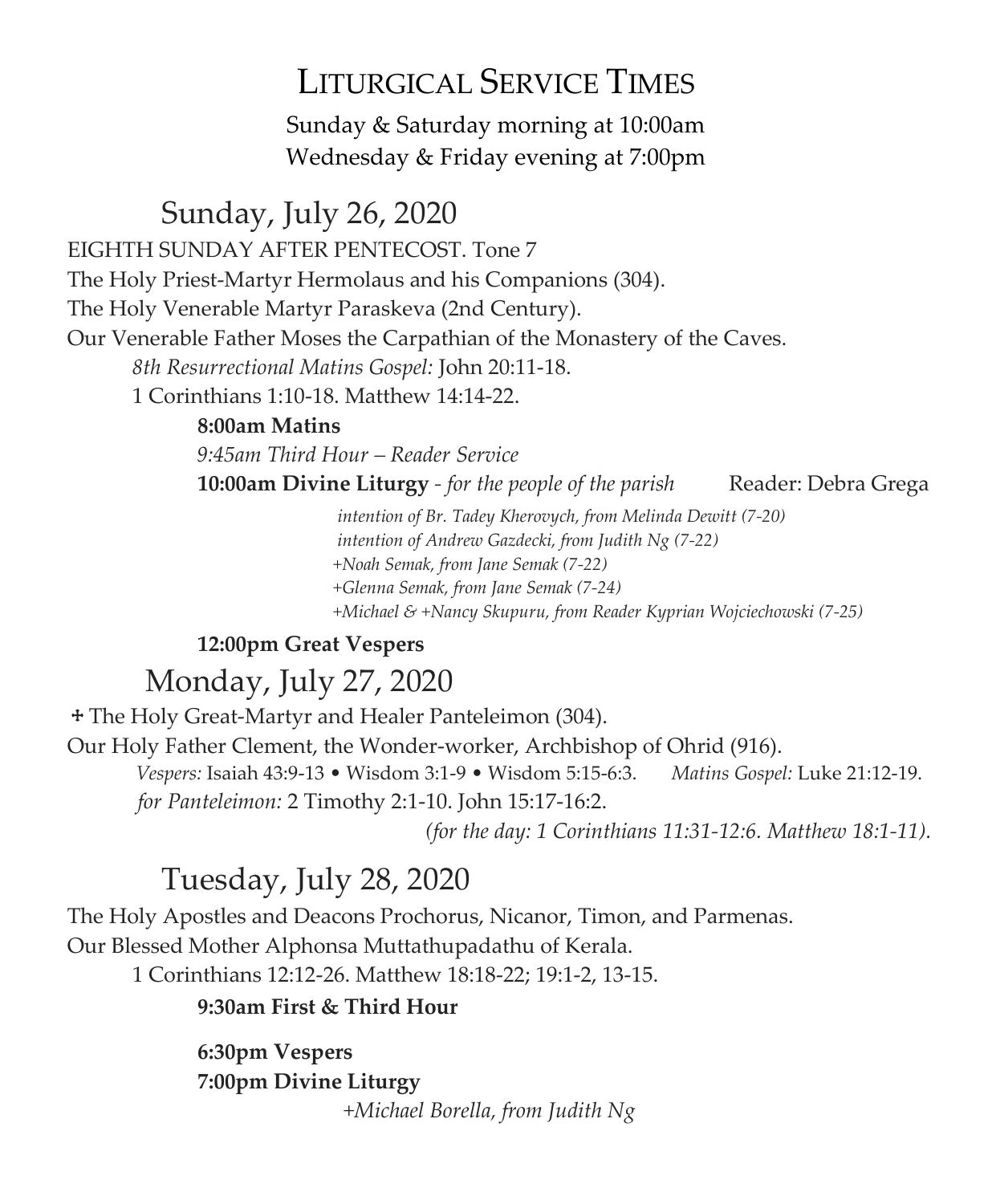### Wednesday, July 29, 2020



The Holy Martyr Callinicus (250).

1 Corinthians 13:4-14:5. Matthew 20:1-16.

*6:00-6:30pm Confessions*

**6:30pm Vespers 7:00pm Divine Liturgy**

*+Anne Borella, from Judith Ng*

Thursday, July 30, 2020 *<sup>25</sup>th anniversary of the diaconal ordination of Rev. Dcn. Lawrence Hendricks*

The Holy Apostles Silas and Silvanus and their Companions.

1 Corinthians 14:6-19. Matthew 20:17-28.

## Friday, July 31, 2020



 Pre-festive Day of the Procession of the Venerable and Life-creating Cross. The Holy and Righteous Eudocimus (9th Century). The Holy Joseph of Arimathea.

1 Corinthians 14:26-40. Matthew 21:12-14, 17-20.

#### **9:30am First & Third Hour**

*6:00-7:00pm Confessions*

**7:00pm Vespers**

Saturday, August 1, 2020 (a) The Dormition Fast begins



. The Procession of the Wood of the Venerable and Life-creating Cross.

The Holy Seven Maccabees, their Mother Solome and the Elder Eleazar.

*for the Cross:* 1 Corinthians 1:18-24. John 19:6-11, 13-21, 25-27, 30-35.

*(for the day: Romans 14:6-9. Matthew 15:32-39*).

**8:00am Matins** *with the Veneration of the Cross & the Lesser Blessing of Water* **10:00am Divine Liturgy**

*+Manmohan Badhwar, from Jane Semak*

**4:00pm Great Vespers** *– followed by Confessions*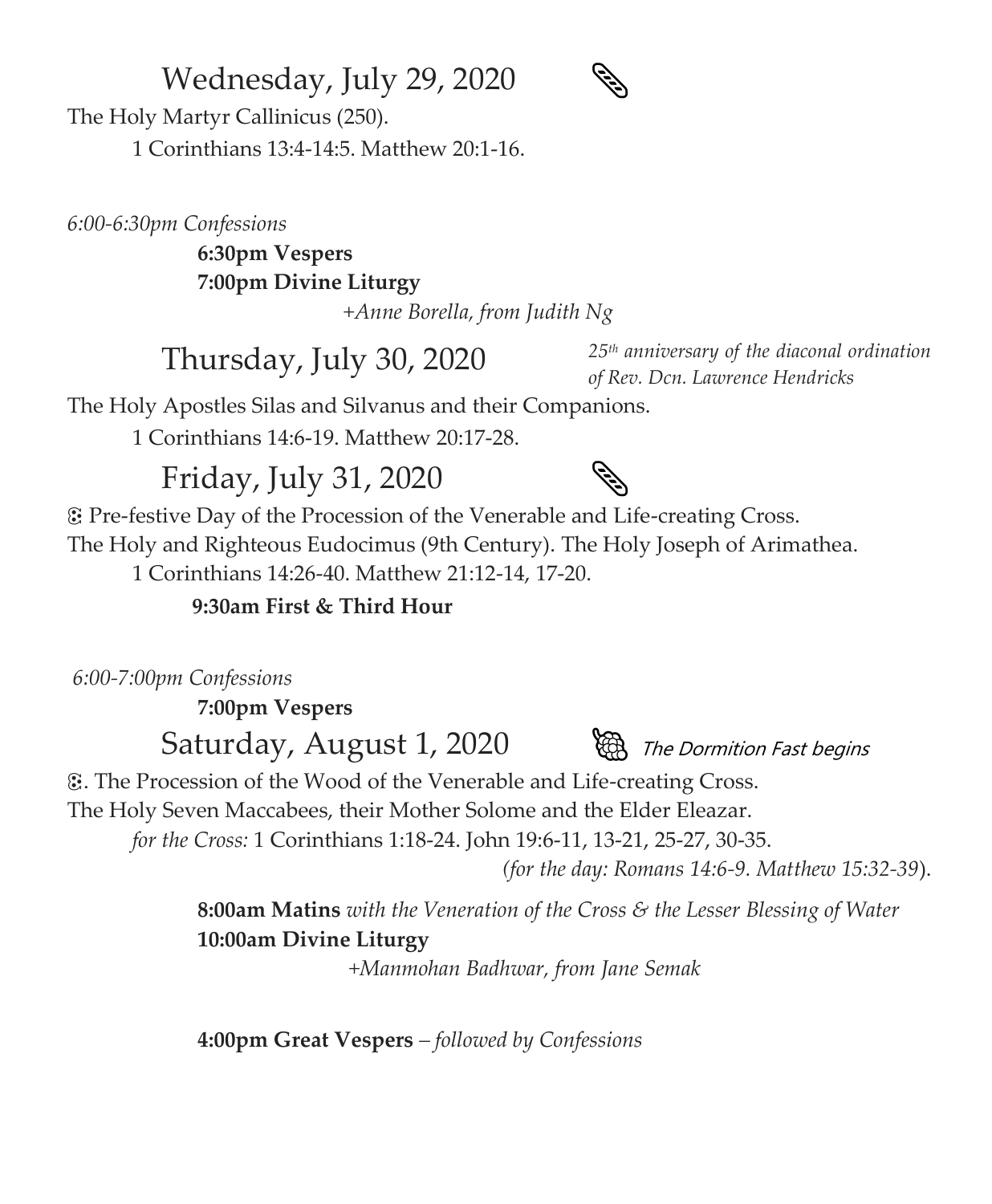Sunday, August 2, 2020 **Celebration of Fr. Dcn.** 



Lawrence's 25<sup>th</sup> anniversary

#### NINTH SUNDAY AFTER PENTECOST. Tone 8

 The Translation of the Relics of the Holy Protomartyr and Archdeacon Stephen (c. 415). Our Venerable Father Basil, Fool for Christ.

*9th Resurrectional Matins Gospel:* John 20:19-31.

1 Corinthians 3:9-17. Matthew 14:22-34.

#### **8:00am Matins**

*9:45am Third Hour*

**10:00am Divine Liturgy** *- for the people of the parish* Reader: Cecilia Hendricks

 *+Michael Borella, from Judith Ng (7-28) +Anne Borella, from Judith Ng (7-29) +Manmohan Badhwar, from Jane Semak (8-1)*

**12:00pm Vespers** *– with prostrations*

#### **LEGEND**

 Great Feast Feast with an All-night Vigil  $\ddagger$  Feast with the Polyeleos at Matins . Feast with the Great Doxology at Matins Feast with Six Stichera at Vespers by tradition, a strict fast day (no meat, dairy, eggs, fish, wine, or oil) by tradition, wine and oil are permitted (no meat, dairy, eggs, or fish) by tradition, fish, wine, and oil are permitted (no meat, dairy, or eggs) by tradition, dairy, eggs, fish, wine, and oil are<br>
parmitted (no most) permitted (no meat)

## The Dormition Fast

PROCLAIM A HOLY FAST! (Joel 1:14) "The traditional rule for the Dormition Fast is a strict abstinence [abstinence from meat, fish, dairy products, eggs, alcohol, and foods cooked in oil] from August 1 to 14, with the usual mitigations (permitting wine and oil) for Saturday and Sunday and the Feast of the Transfiguration (August 6). It is, therefore, observed as the Great Fast. The Ruthenian Metropolia has identified this period as a penitential season (Canon 880). The observance of this fast is voluntary" - from the Typicon arranged by Archpriest David M. Petras, S.E.O.D. for use in the Byzantine Ruthenian Metropolia of Pittsburgh.

We will pray the Paraklesis – the Office of Supplication to the Theotokos – five times during this Fast. See upcoming bulletins for service times.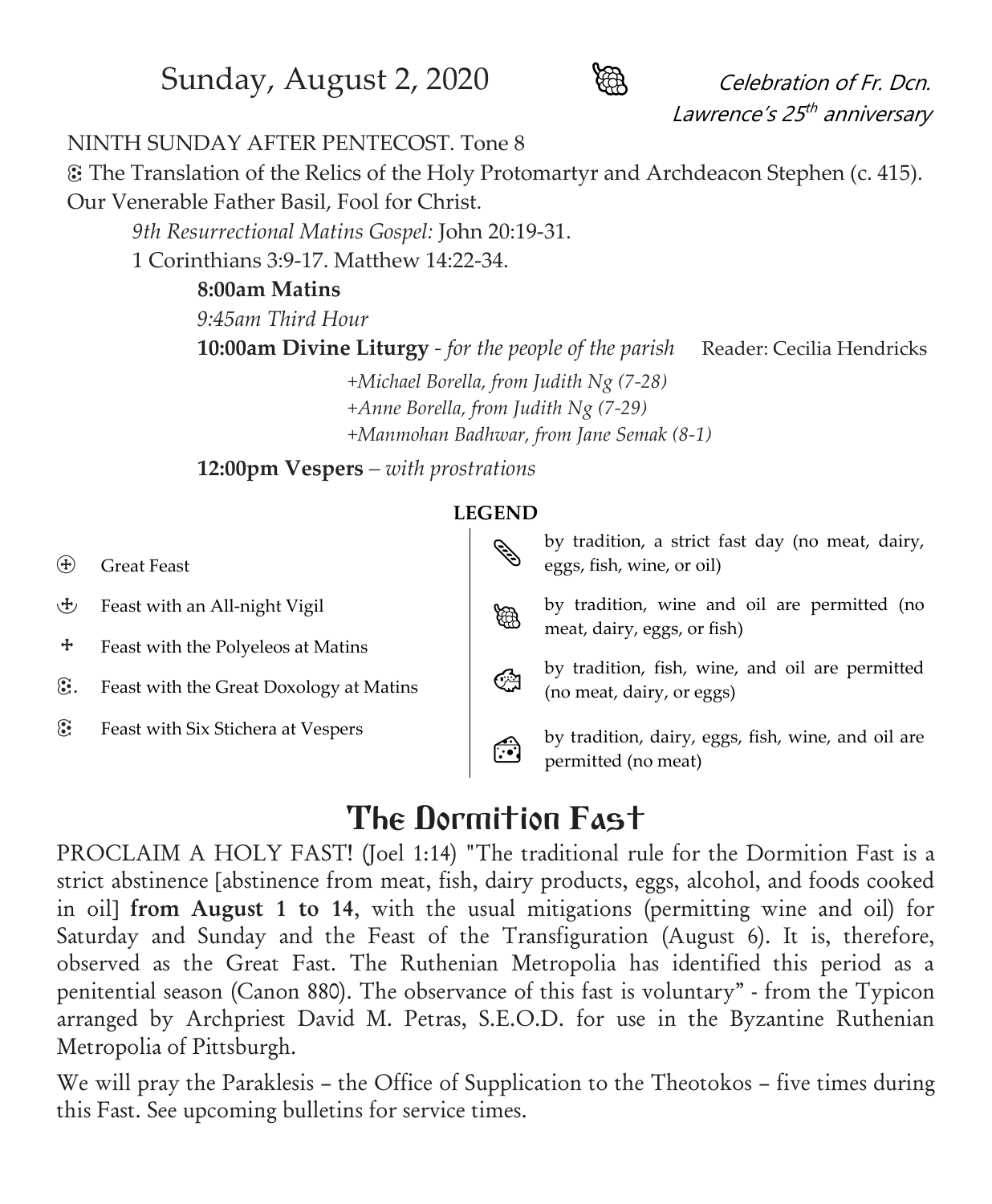### Public Liturgical Services

Liturgical services are now being celebrated publically. There is still no obligation to attend. Whenever you do not pray the Divine Liturgy, it is traditional to pray the Typika instead. We are also encouraged to pray Vespers, Matins, and the Hours at home. To help with this, the Metropolitan Cantor Institute has many wonderful resources available at <https://mci.archpitt.org/>

If you would like to watch a live broadcast of liturgical services happening in our churches all over the country (and the world), here is an excellent resource: <http://liveliturgy.com/>

**St. Stephen has a YouTube channel**, where we continue to live stream our liturgical services: <https://www.youtube.com/c/SaintStephenByzantineCatholicChurch>

## Byzantine Book Club

Fr. Deacon Lawrence & Pani Mary host the Byzantine Book Club from their home. Since the COVID-19 pandemic began, we have been hosting the meeting through Google Hangouts through the following link:<https://meet.google.com/eyn-qwkv-vrh?authuser=0>

We will begin reading & discussing the book, "A Stream of Living Water: An Introduction to Holy Tradition" on **Monday, July 27, 2020 at 7 pm**.

We will discuss the following topics:

- What is Holy Tradition?
- The Bible: Inspired Word of God
- Format of the Bible
- Fathers of the Church
- Creeds and Councils
- Liturgy and Iconography



# *The Bridegroom's Banquet*

Save the date for Christ the Bridgroom Monastery's annual benefit dinner, the "Bridegroom's Banquet," on **Saturday, November 7**, at a new location: St. Elias Melkite Catholic Church in Cleveland. There is no cost to attend the dinner, but **registration is required (by October 26**). Adults 21 and older may attend. Enjoy a buffet dinner, entertainment, and an evening with the nuns and their guests. Learn more about and support the nuns and their life of prayer and hospitality. Donations given at the event or designated ahead of time will be doubled by matching donors! If an in-person event is not possible, a live online event may be held. For more information at to register, please visit [www.christthebridegroom.org](http://www.christthebridegroom.org/) or call 440-834-0290.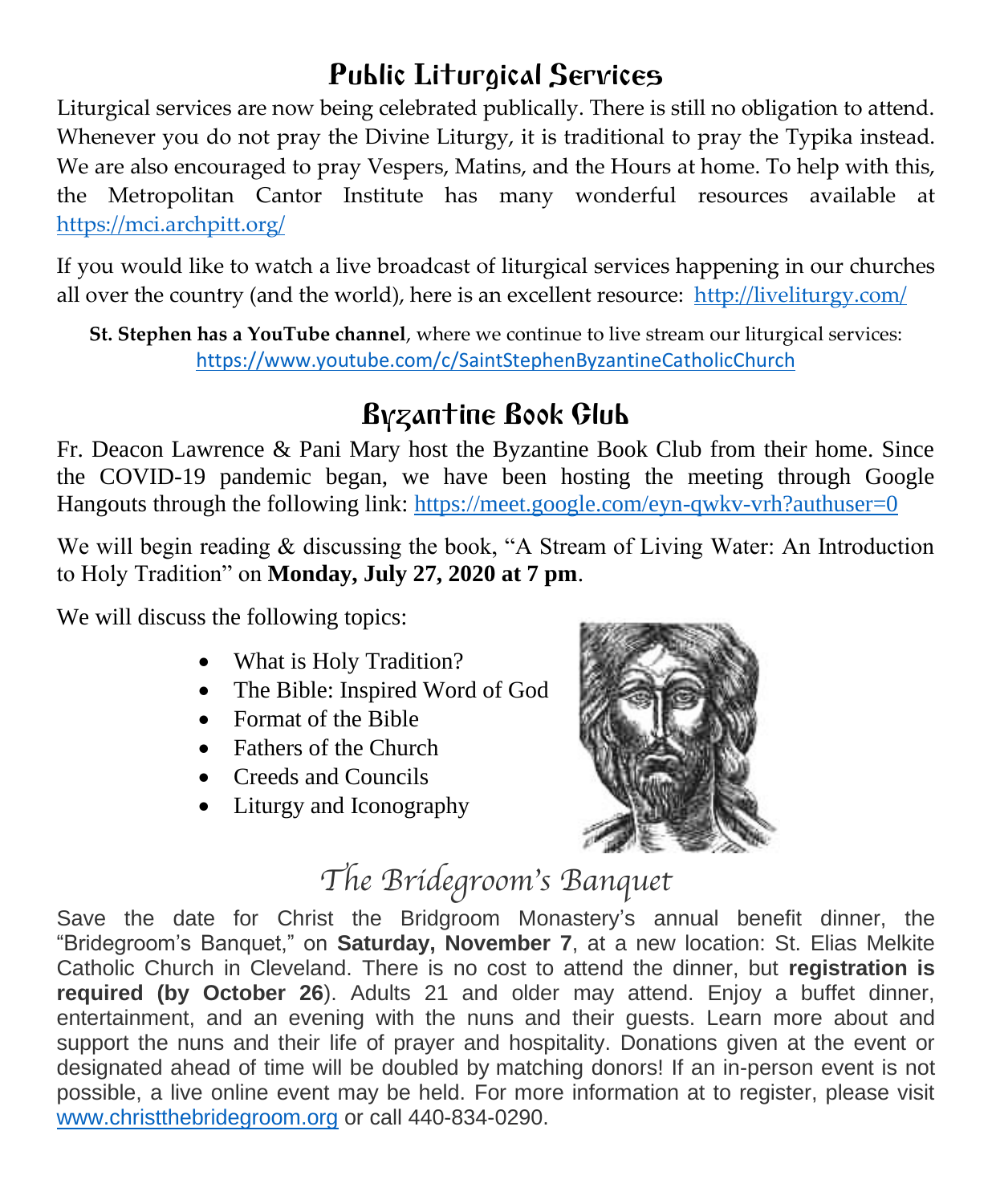### The Byzantine Catholic Eparchy of Parma **Shrine of Our Lady of Mariapoch Annual Eparchial Pilgrimage**

Sunday, August 16, 2020



Schedule

1:300M - Moleben to the Mother of God

2:00pm - Talk given by Fr. Cyril Pinchak, SJ

**3:00pm** - Hierarchical Divine Liturgy

The Most Rev. Kurt Burnette,<br>Bishop of the Eparchy of Passaic,<br>main celebrant and homilist

The opportunity for Holy Repentance<br>(Confession) will be available from 1pm to 4pm.

The Eastern Treasures Gift Shop will be open.

17486 Mumford Road, Burton, Ohio 216-469-1425 www.shrineofmariapoch.com wfredrick@parma.org Deacon William V. Fredrick, Director

Due to the COVID-19 situation, there have been some changes to the typical pilgrimage schedule:

- 
- no camping of any kind is permitted<br>food will not be available for purchase at the cafeteria so you are welcome to bring your own food
- 
- masks are encouraged but will not be furnished<br>bring your own chair to maintain social distancing (folding chairs will not be available)<br>bottled water will be provided
-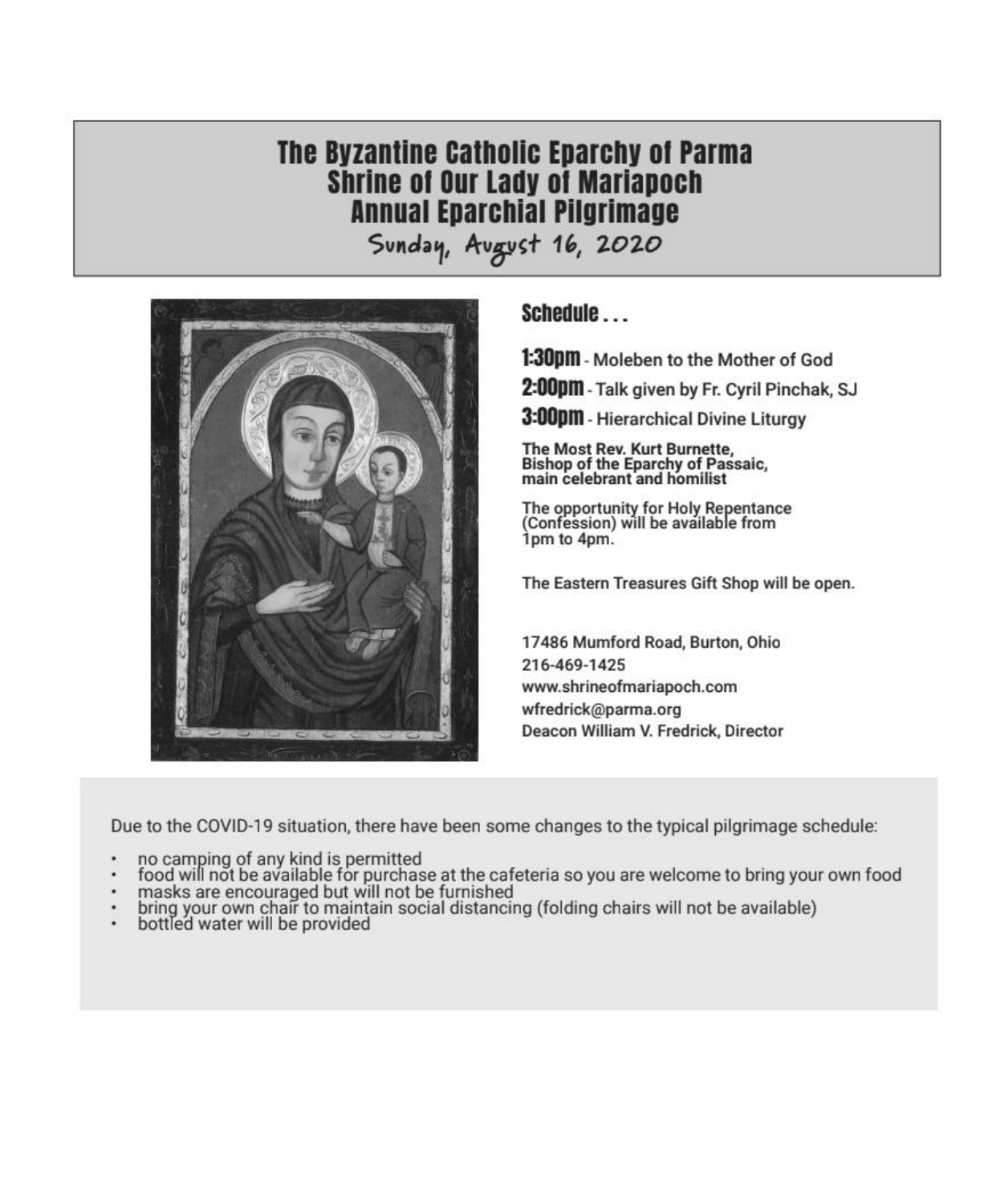

On Saturday, April 24, 2021, the Eparchy of Parma will host the "Evening of Hope" at the Holiday Inn Cleveland South Independence. Father Mitch Pacwa, SJ will be the Keynote speaker. Father Pacwa is a host on EWTN Live, a scripture scholar and a bi-ritual priest also celebrating with the Maronite Church. Your support through this event will help our Eparchy accomplish its goals. Please consider becoming a sponsor for our event. All sponsorships will include parking, dinner, cocktails, live auction, fund-a-need and more. Your gift will directly impact the four established eparchial funds for 1) development of parishes; 2) promotion of vocations and seminary education; 3) the eparchial pension fund for priests; and 4) works of the apostolate. If you are interested in becoming a sponsor, please don't hesitate to contact contact Judith Matsko at 216.741.8773 x1225 or [jmatsko@parma.org.](mailto:jmatsko@parma.org) Learn more about the Eparchy of Parma at www.parma.org. Thank you in advance for your consideration of the sponsorship proposal and your generosity.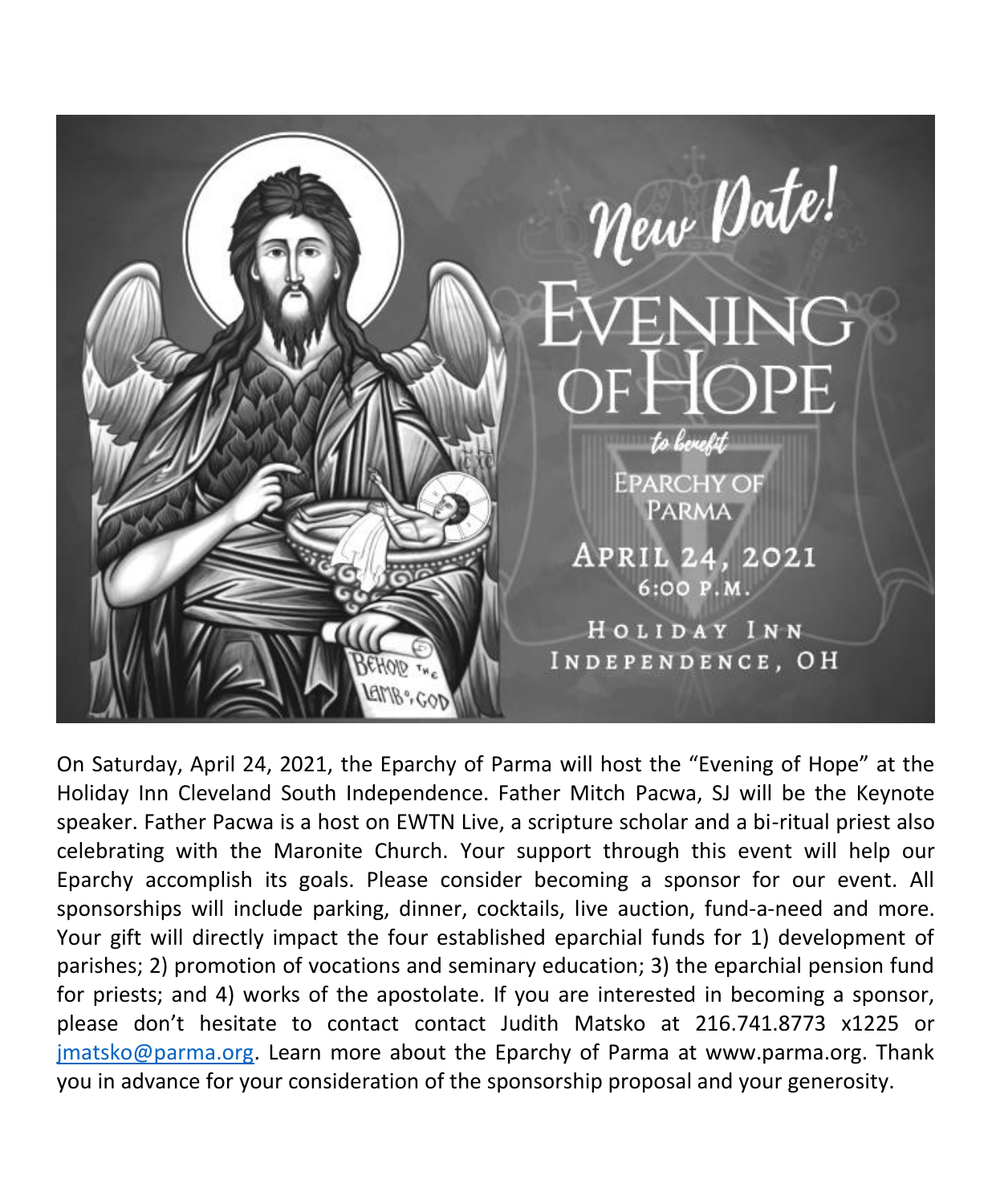# **Church Cleaning**

We would like to resume our regular weekly rotation of church cleaning. There is a sign up sheet in the back of the church. Please sign up for any week you're available to clean.



# **Stewardship Appeal**

38 of our approximately 85 households have so far contributed a total \$6550, bringing us to approximately 71% of our goal of \$9200. Thank you! Let's all contribute something to help support our seminarians, retired priests, and the many ministries of our eparchy. You can contribute at parma.org.

### **CHARITABLE GIVING**

"I command you, you shall open wide your hand to your brother, to the needy, and to the poor" (Deut. 15:11).

Since our last contributions,

the Church in Central & Eastern Europe, we have collected \$119 **for the Catholic Home Missions, we have collected \$236** for the retirement of our religious sisters, we have collected \$212 for Catholic Charities of Southeast Michigan, we have collected \$138 for Peter's Pence, we have collected \$75

### **Support St. Stephen's**

Please remember the ongoing financial needs of St. Stephen.

*You can mail in your contributions here:*

4141 Laurence Avenue, Allen Park, Michigan, 48101

You can also support the work and ministry of St. Stephen with online giving. You can set up recurring giving or make a one time donation. Just click the "Give to St. Stephen" button on our website: <https://saintstephenbyzantine.church/donations/>